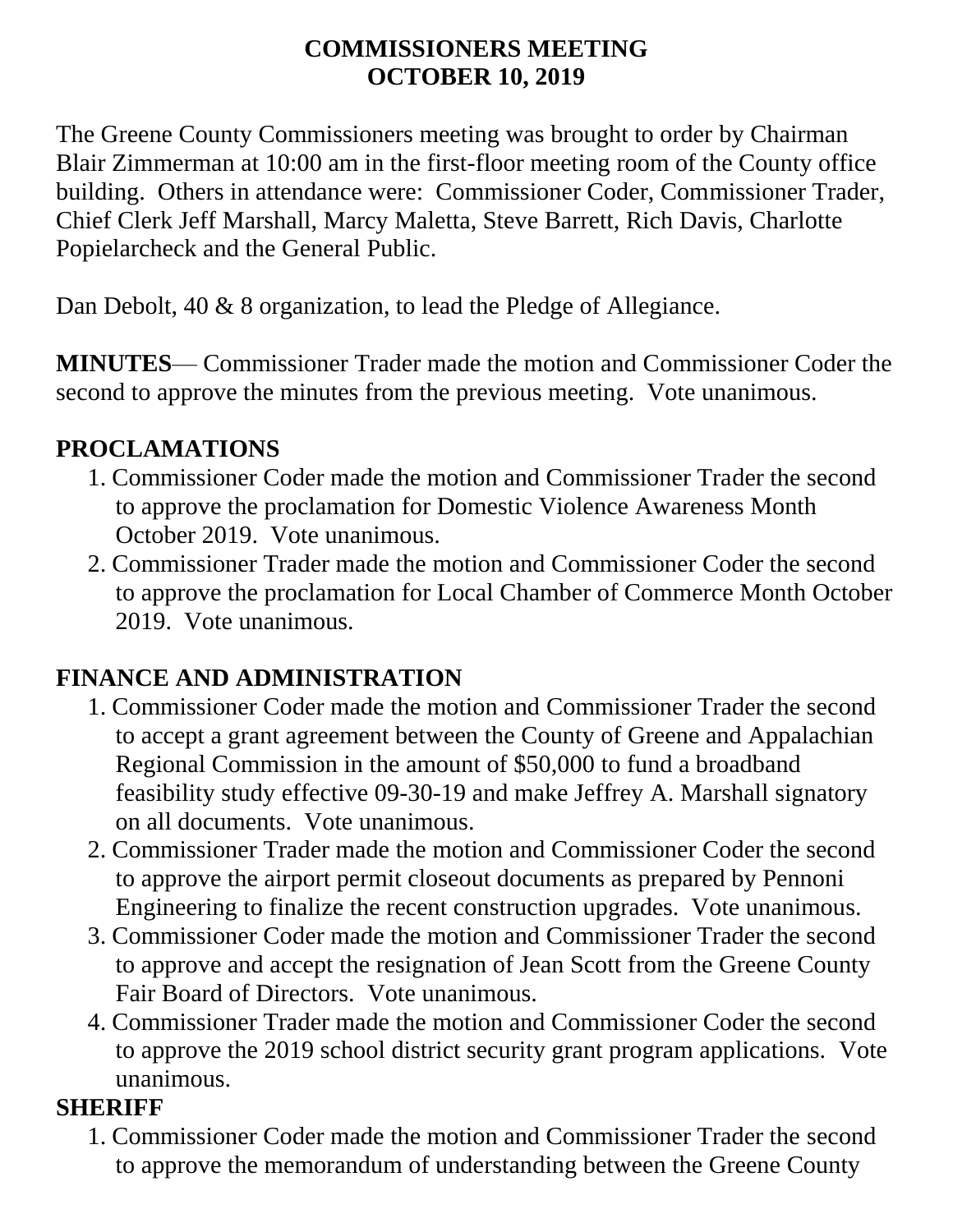Sheriff Office and Southeastern Greene School District to carry out duties of a school police officer on district grounds and in district buildings effective 2019/2020, 2020/2021 and 2021/2022 school years unless terminated sooner. Vote unanimous.

## **VETERANS AFFAIRS**

1. Commissioner Trader made the motion and Commissioner Coder the second to approve an agreement for the care and maintenance of four graves at \$3.00 dollars per grave for a total of \$12.00 dollars at the White/Pleasant Ridge Cemetery located in Franklin Township. Vote unanimous.

# **MENTAL HEALTH AND INTELLECTUAL DISABILITIES**

- 1. Commissioner Coder made the motion and Commissioner Trader the second to approve the FY2018/2019 Human Services Grant Income and Expenditure Report. Vote unanimous.
- 2. Commissioner Trader made the motion and Commissioner Coder the second to approve the FY018/2019 Early Intervention and Expenditure Report. Vote unanimous.
- 3. Commissioner Coder made the motion and Commissioner Trader the second to approve the FY2019/2020 contract with Centerville Clinics, Inc. Vote unanimous.

### **DRUG AND ALCOHOL**

1. Commissioner Trader made the motion and Commissioner Coder the second to approve the FY2019/2020 contract with BPC Management Group, LLC d/b/a Turning Point Recovery Center. Vote unanimous.

### **CHILDREN AND YOUTH SERVICES**

- 1. Commissioner Coder made the motion and Commissioner Trader the second to approve a purchase order – lease for mail equipment, meter, maintenance, rate change freight, install and training in the amount of \$8,841.60. Vote unanimous.
- 2. Commissioner Trader made the motion and Commissioner Coder the second to approve and accept the resignations of Laura Walters and Patricia Lemley from the Children and Youth Advisory Board of Directors. Vote unanimous.
- 3. Commissioner Coder made the motion and Commissioner Trader the second to approve the FY2018/2019 purchase of service agreement between the County of Greene and Crossroads Group Home and Services, Inc. Vote unanimous.

### **CONSERVATION DISTRICT**

1. Commissioner Trader made the motion and Commissioner Coder the second to approve the dirt and gravel road project were approved by the Conservation District for \$74,000.00 to add road fill to the surface on Roberts Run Road in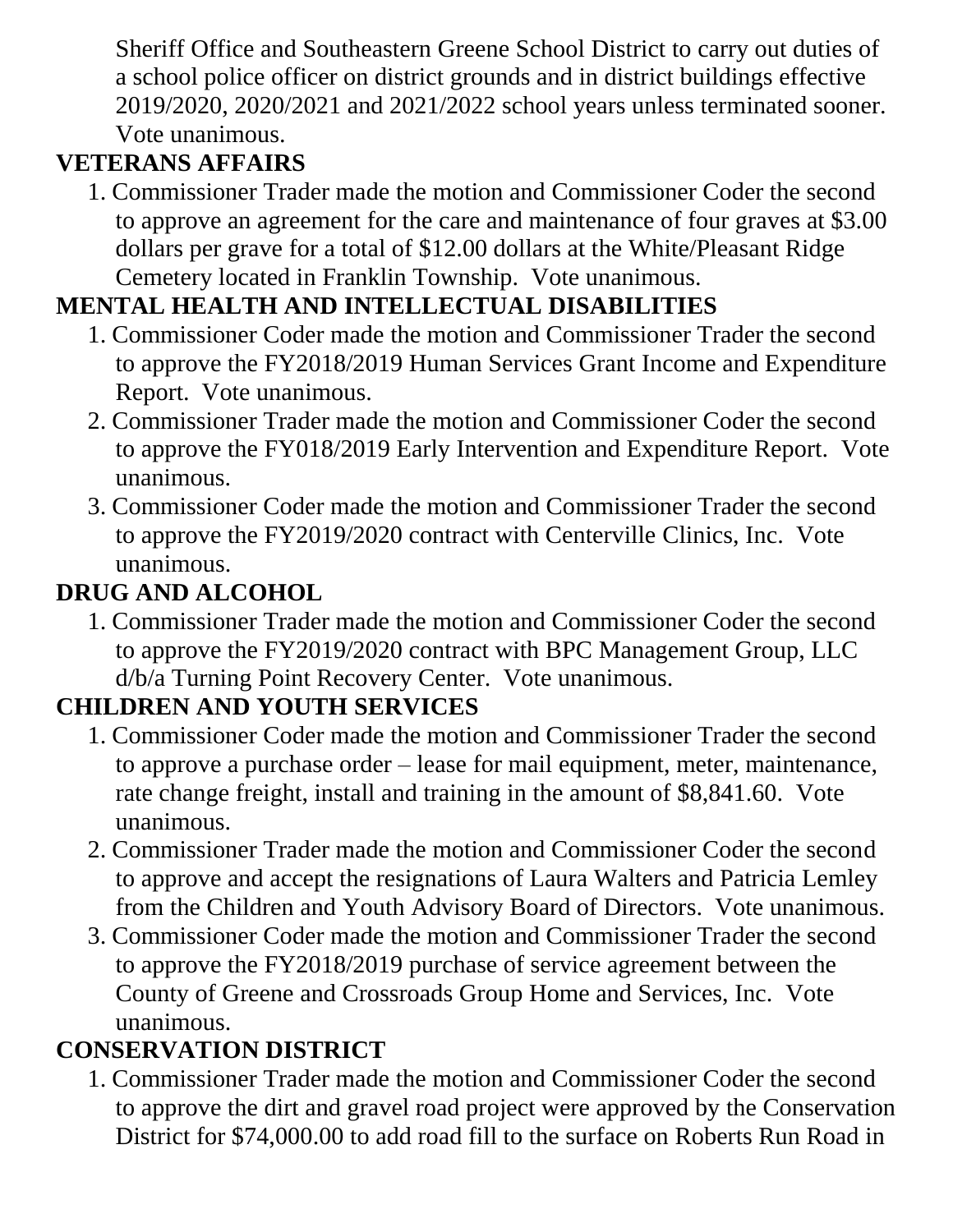Greene Township the township will be capping the road with tar and chip. Vote unanimous.

2. Commissioner Coder made the motion and Commissioner Trader the second to approve the low volume road project was approved by the Conservation District for \$20,106.40 to remediate a slide that is impacting the driving surface of the road and impacting local streams in Wayne Township. Vote unanimous.

### **CDBG**

- 1. Commissioner Trader made the motion and Commissioner Coder the second to approve the residential anti-displacement and relocation assistance plan and resolution. Vote unanimous.
- 2. Commissioner Coder made the motion and Commissioner Trader the second to approve the minority and women's business enterprise plan and resolution. Vote unanimous.
- 3. Commissioner Trader made the motion and Commissioner Coder the second to approve the section 3 action plan and resolution. Vote unanimous.

## **NOTICES**

- 1. PUC has granted the application of the Southwestern Pennsylvania Water Authority for the approval of the alteration of the crossing (DOT 367 917 K) by the installation of a water line where Golden Oaks Road crosses, below grade, a track of Norfolk Southern Railway Company located in Center Township.
- 2. Columbia Gas Transmissions, LLC is proposing to excavate and pad approximately 1735 linear feet of 16' line 1570 and approximately 1735 linear feet of 16' line 1983 to protect from potential land subsidence due to Cumberland Mine 74 longwall mining panel located in Center Township.
- 3. Gateway Engineers has submitted an application to the Pennsylvania Department of Environmental Protection for a chapter 105 general permit associated with oil and gas exploration, production, processing, treatment operations, or transmission facilities for the plug and abandonment of the GSW 3628 well head located in Washington Township.
- 4. Texas Eastern Transmission, LP is conducting anomaly excavations and repairs along an existing natural gas pipeline under chapter 105 water obstruction and encroachment general permit coverage from the Pennsylvania Department of Environmental Protection located in Center Township.
- 5. The Pennsylvania Department of Environmental Protection received a water management plan amendment application dated March 2019 and July 20, 2019 for the Southwest District filed by Equitrans Water Services, LLC.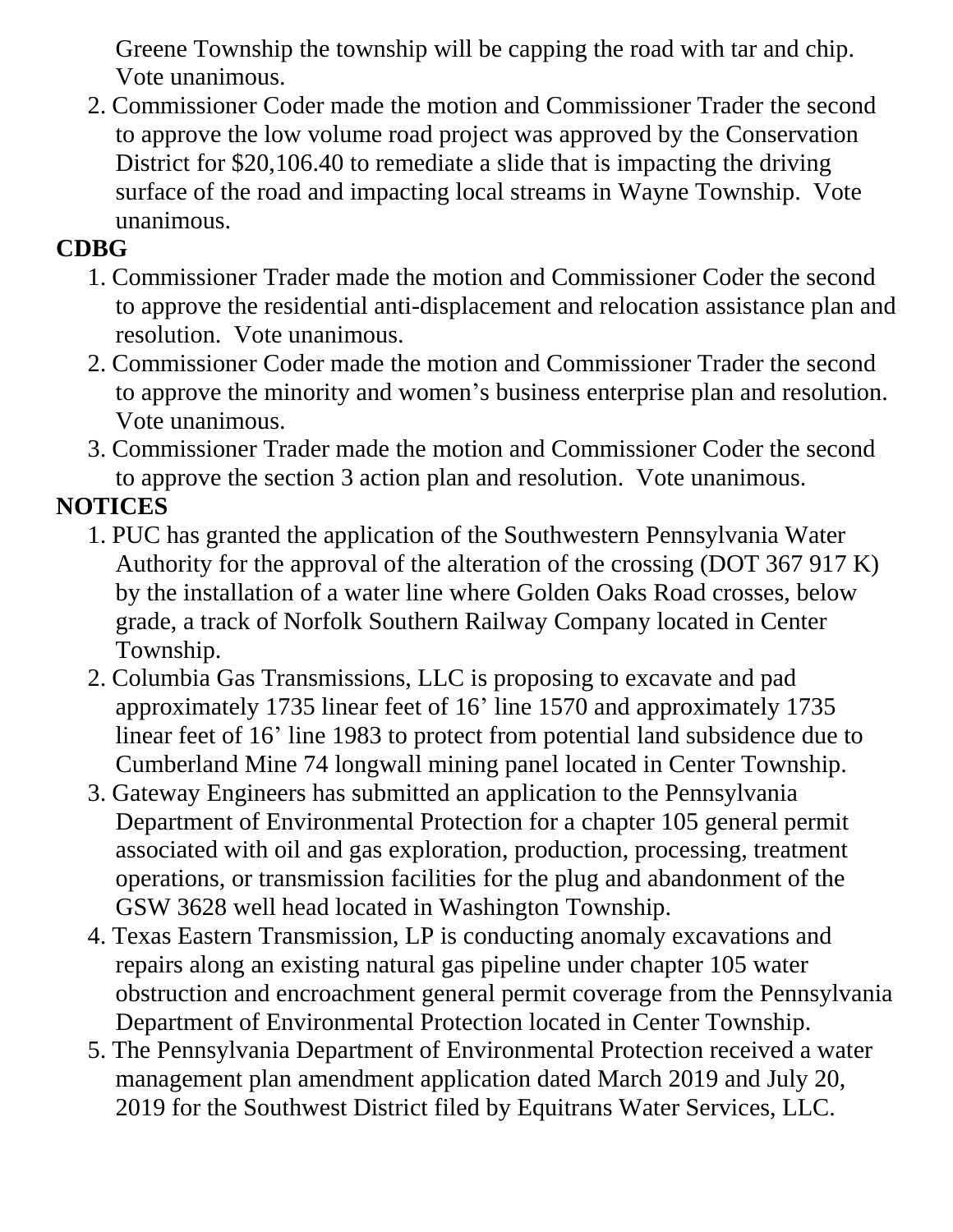- 6. The Pennsylvania Department of Environmental Protection received a water management plan renewal and amended application, dated April 8, 2019 for the Southwest District filed by Rice Drilling B, LLC.
- 7. Hill Top Energy Center, LLC is submitting an application to the Greene County Conservation District for major modification will include minor shifts in transmission line structure access roads to the previously approved Hill Top Energy Center project located in Cumberland Township.
- 8. EQT Production Company is submitting a general permit 8 application to the Pennsylvania Department of Environmental Protection for temporary impacts to one palustrine emergent wetland and one intermittent stream for construction of a temporary access road and temporary well pad for well plugging activities located in Center Township.
- 9. EQT Production Company is submitting a general permit 8 registration to the Pennsylvania Department of Environmental Protection for temporary impacts to three wetlands and construction of a temporary access road and temporary well pad for well plugging activities located in Washington Township.
- 10. PennDOT District 12-0 is submitting an application for a water obstruction and encroachment permit to the Pennsylvania Department of Environmental Protection to perform shoulder stabilization work along the roadway located in Morgan Township.
- 11. Federal Energy Regulatory Commission order granting temporary variance of article 403.
- 12. EQT Production Company is applying for coverage under the erosion and sediment control general permit (ESCGP-3) for earth disturbance associated with oil and gas exploration, production, processing or treatment operations or transmission facilities from the Pennsylvania Department of Environmental Protection located in Perry and Whiteley Townships.
- 13. EQT Production Company is applying for coverage under the erosion and sediment control general permit (ESCGP-3) for earth disturbance associated with oil and gas exploration, production, processing or treatment operations or transmission facilities from the Pennsylvania Department of Environmental Protection located in Perry Township.
- 14. EQT Production Company is applying for coverage under the erosion and sediment control general permit (ESCGP-3) for earth disturbance associated with oil and gas exploration, production, processing or treatment operations or transmission facilities from the Pennsylvania Department of Environmental Protection located in Wayne Township.